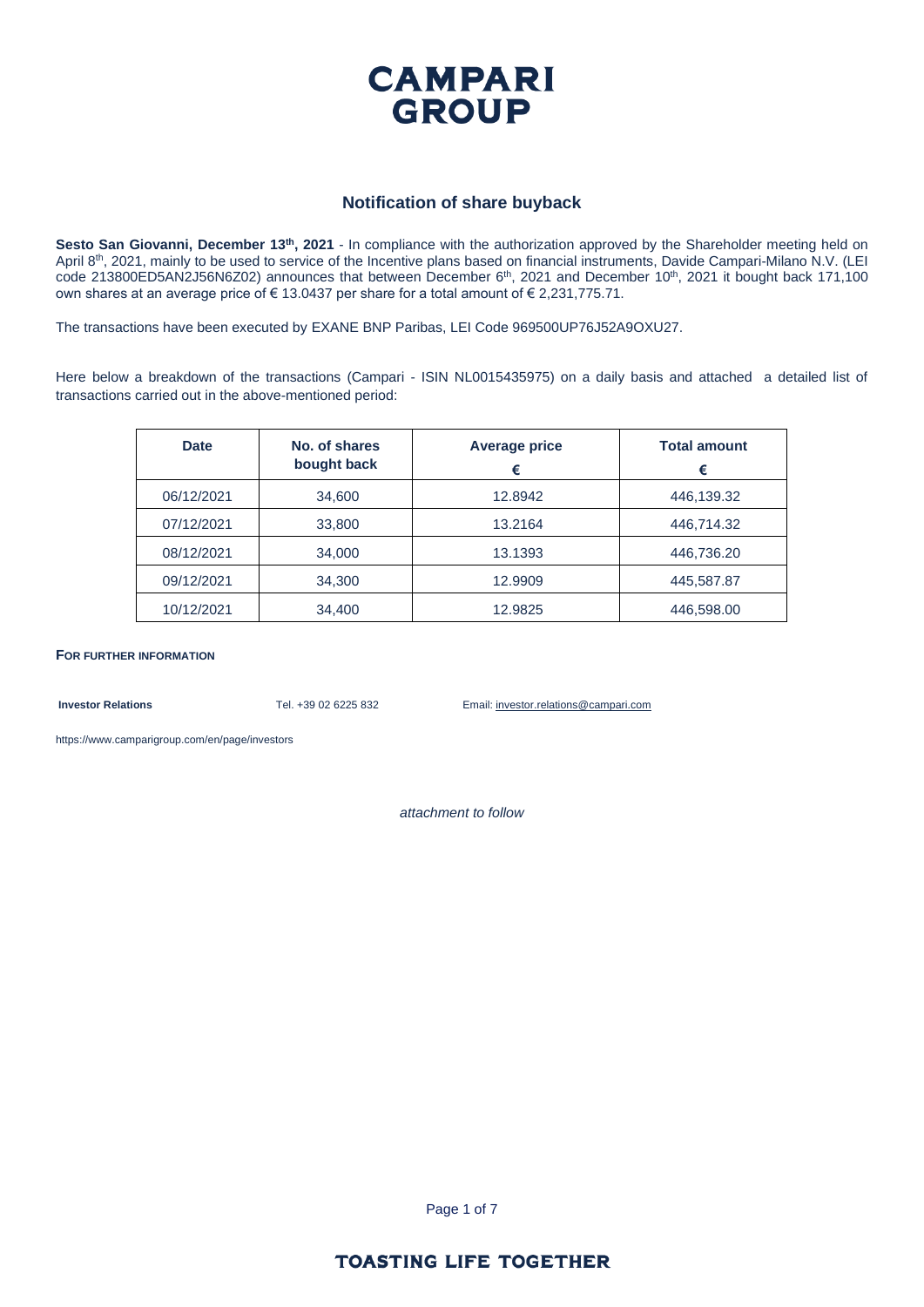# **CAMPARI** GROUP

| <b>Transaction</b><br><b>Date</b> | <b>Transaction</b><br><b>Time</b> | <b>Time Zone</b>         | <b>Volume</b> | <b>Price</b>   | <b>Currency</b>          | <b>Platform</b><br>Code    |
|-----------------------------------|-----------------------------------|--------------------------|---------------|----------------|--------------------------|----------------------------|
| 06/12/2021                        | 08:05:28                          | <b>UTC</b>               | 295           | 12,79          | <b>EUR</b>               | <b>MTAA</b>                |
| 06/12/2021                        | 08:05:28                          | <b>UTC</b>               | 492           | 12,79          | <b>EUR</b>               | <b>MTAA</b>                |
| 06/12/2021                        | 08:12:07                          | <b>UTC</b>               | 780           | 12,82          | <b>EUR</b>               | <b>MTAA</b>                |
| 06/12/2021                        | 08:17:39                          | <b>UTC</b>               | 498           | 12,82          | <b>EUR</b>               | <b>MTAA</b>                |
| 06/12/2021                        | 08:17:39                          | <b>UTC</b>               | 263           | 12,82          | <b>EUR</b>               | <b>MTAA</b>                |
| 06/12/2021                        | 08:20:58                          | <b>UTC</b>               | 699           | 12,82          | <b>EUR</b>               | <b>MTAA</b>                |
| 06/12/2021                        | 08:20:58                          | <b>UTC</b>               | 369           | 12,82          | <b>EUR</b>               | <b>MTAA</b>                |
| 06/12/2021                        | 08:30:17                          | <b>UTC</b>               | 878           | 12,77          | <b>EUR</b>               | <b>MTAA</b>                |
| 06/12/2021                        | 08:39:09                          | <b>UTC</b>               | 966           | 12,81          | <b>EUR</b>               | <b>MTAA</b>                |
| 06/12/2021                        | 08:58:42                          | <b>UTC</b>               | 1.057         | 12,86          | <b>EUR</b>               | <b>MTAA</b>                |
| 06/12/2021                        | 09:03:17                          | <b>UTC</b>               | 985           | 12,87          | <b>EUR</b>               | <b>MTAA</b>                |
| 06/12/2021                        | 09:12:29                          | <b>UTC</b>               | 800           | 12,85          | <b>EUR</b>               | <b>MTAA</b>                |
| 06/12/2021                        | 09:22:55                          | <b>UTC</b>               | 750           | 12,84          | <b>EUR</b>               | <b>MTAA</b>                |
| 06/12/2021                        | 09:34:50                          | <b>UTC</b>               | 808           | 12,87          | <b>EUR</b>               | <b>MTAA</b>                |
| 06/12/2021                        | 09:46:19                          | <b>UTC</b>               | 823           | 12,87          | <b>EUR</b>               | <b>MTAA</b>                |
| 06/12/2021                        | 10:06:11                          | <b>UTC</b>               | 945           | 12,83          | <b>EUR</b>               | <b>MTAA</b>                |
| 06/12/2021                        | 10:19:36                          | <b>UTC</b>               | 1.168         | 12,85          | <b>EUR</b>               | <b>MTAA</b>                |
| 06/12/2021                        | 10:41:38                          | <b>UTC</b>               | 888           | 12,85          | <b>EUR</b>               | <b>MTAA</b>                |
| 06/12/2021                        | 10:52:55                          | <b>UTC</b>               | 53            | 12,85          | <b>EUR</b>               | <b>MTAA</b>                |
| 06/12/2021                        | 10:57:25                          | <b>UTC</b>               | 899           | 12,85          | <b>EUR</b>               | <b>MTAA</b>                |
| 06/12/2021                        | 11:05:06                          | <b>UTC</b>               | 807           | 12,86          | <b>EUR</b>               | <b>MTAA</b>                |
| 06/12/2021                        | 11:27:52                          | <b>UTC</b>               | 425           | 12,83          | <b>EUR</b>               | <b>MTAA</b>                |
| 06/12/2021                        | 11:27:52                          | <b>UTC</b>               | 141           | 12,83          | <b>EUR</b>               | <b>MTAA</b>                |
| 06/12/2021                        | 11:27:52                          | <b>UTC</b>               | 190           | 12,83          | <b>EUR</b>               | <b>MTAA</b>                |
| 06/12/2021                        | 11:57:00                          | <b>UTC</b>               | 866           | 12,84          | <b>EUR</b>               | <b>MTAA</b>                |
| 06/12/2021                        | 11:57:00                          | <b>UTC</b>               | 70            | 12,84          | <b>EUR</b>               | <b>MTAA</b>                |
| 06/12/2021                        | 11:58:40                          | <b>UTC</b>               | 469           | 12,84          | <b>EUR</b>               | <b>MTAA</b>                |
| 06/12/2021                        | 11:58:40                          | <b>UTC</b>               | 377           | 12,84          | <b>EUR</b>               | <b>MTAA</b>                |
| 06/12/2021                        | 12:17:37                          | <b>UTC</b>               | 886           | 12,82          | <b>EUR</b>               | <b>MTAA</b>                |
| 06/12/2021                        | 12:45:29                          | <b>UTC</b>               | 805           | 12,85          | <b>EUR</b>               | <b>MTAA</b>                |
| 06/12/2021                        | 13:04:58                          | <b>UTC</b>               | 965           | 12,87          | <b>EUR</b>               | <b>MTAA</b>                |
| 06/12/2021                        | 13:22:04                          | <b>UTC</b>               | 833           | 12,85          | <b>EUR</b>               | <b>MTAA</b>                |
| 06/12/2021                        | 13:42:30                          | <b>UTC</b>               | 1.017         | 12,90          | <b>EUR</b>               | <b>MTAA</b>                |
| 06/12/2021                        | 13:53:04                          | <b>UTC</b>               | 781           | 12,89          | <b>EUR</b>               | <b>MTAA</b>                |
| 06/12/2021                        | 14:11:59                          | <b>UTC</b>               | 1.037         | 12,96          | <b>EUR</b>               | <b>MTAA</b>                |
| 06/12/2021                        | 14:22:58                          | <b>UTC</b>               | 685           | 12,95          | <b>EUR</b>               | <b>MTAA</b>                |
| 06/12/2021                        | 14:35:09                          | <b>UTC</b>               | 244           | 12,97          | <b>EUR</b>               | <b>MTAA</b>                |
| 06/12/2021                        | 14:38:27                          | <b>UTC</b>               | 100           | 12,97          | <b>EUR</b>               | <b>MTAA</b>                |
| 06/12/2021                        | 14:38:27                          | <b>UTC</b>               | 686           | 12,97          | <b>EUR</b>               | <b>MTAA</b>                |
| 06/12/2021                        | 14:48:27                          | <b>UTC</b>               | 918           | 13,01          | <b>EUR</b>               | <b>MTAA</b>                |
| 06/12/2021                        | 14:50:43                          | <b>UTC</b>               | 391           | 13,01          | <b>EUR</b>               | <b>MTAA</b>                |
| 06/12/2021                        | 14:58:08                          | <b>UTC</b>               | 778           | 12,99          | <b>EUR</b>               | <b>MTAA</b>                |
| 06/12/2021                        | 15:09:55                          | <b>UTC</b>               | 830           | 12,99          | <b>EUR</b>               | <b>MTAA</b>                |
| 06/12/2021                        | 15:20:25                          | <b>UTC</b>               | 1.033         | 13,04          | <b>EUR</b>               | <b>MTAA</b>                |
| 06/12/2021                        | 15:26:40                          | <b>UTC</b>               | 113           | 13,05          | <b>EUR</b>               | <b>MTAA</b>                |
| 06/12/2021                        | 15:26:40                          | <b>UTC</b>               | 133           | 13,05          | <b>EUR</b>               | <b>MTAA</b>                |
| 06/12/2021<br>06/12/2021          | 15:28:01<br>15:28:01              | <b>UTC</b><br><b>UTC</b> | 450<br>339    | 13,04<br>13,04 | <b>EUR</b><br><b>EUR</b> | <b>MTAA</b><br><b>MTAA</b> |
| 06/12/2021                        | 15:41:29                          | <b>UTC</b>               | 976           | 13,02          | <b>EUR</b>               | <b>MTAA</b>                |
| 06/12/2021                        | 15:47:42                          | <b>UTC</b>               | 316           | 13,01          | <b>EUR</b>               | <b>MTAA</b>                |
| 06/12/2021                        | 15:47:42                          | <b>UTC</b>               | 231           | 13,01          | <b>EUR</b>               | <b>MTAA</b>                |
| 06/12/2021                        | 15:52:12                          | <b>UTC</b>               | 518           | 13,01          | <b>EUR</b>               | <b>MTAA</b>                |
| 06/12/2021                        | 15:52:12                          | <b>UTC</b>               | 42            | 13,01          | <b>EUR</b>               | <b>MTAA</b>                |
| 06/12/2021                        | 16:03:47                          | <b>UTC</b>               | 515           | 13,00          | <b>EUR</b>               | <b>MTAA</b>                |
| 06/12/2021                        | 16:11:22                          | <b>UTC</b>               | 609           | 13,00          | <b>EUR</b>               | <b>MTAA</b>                |

Page 2 of 7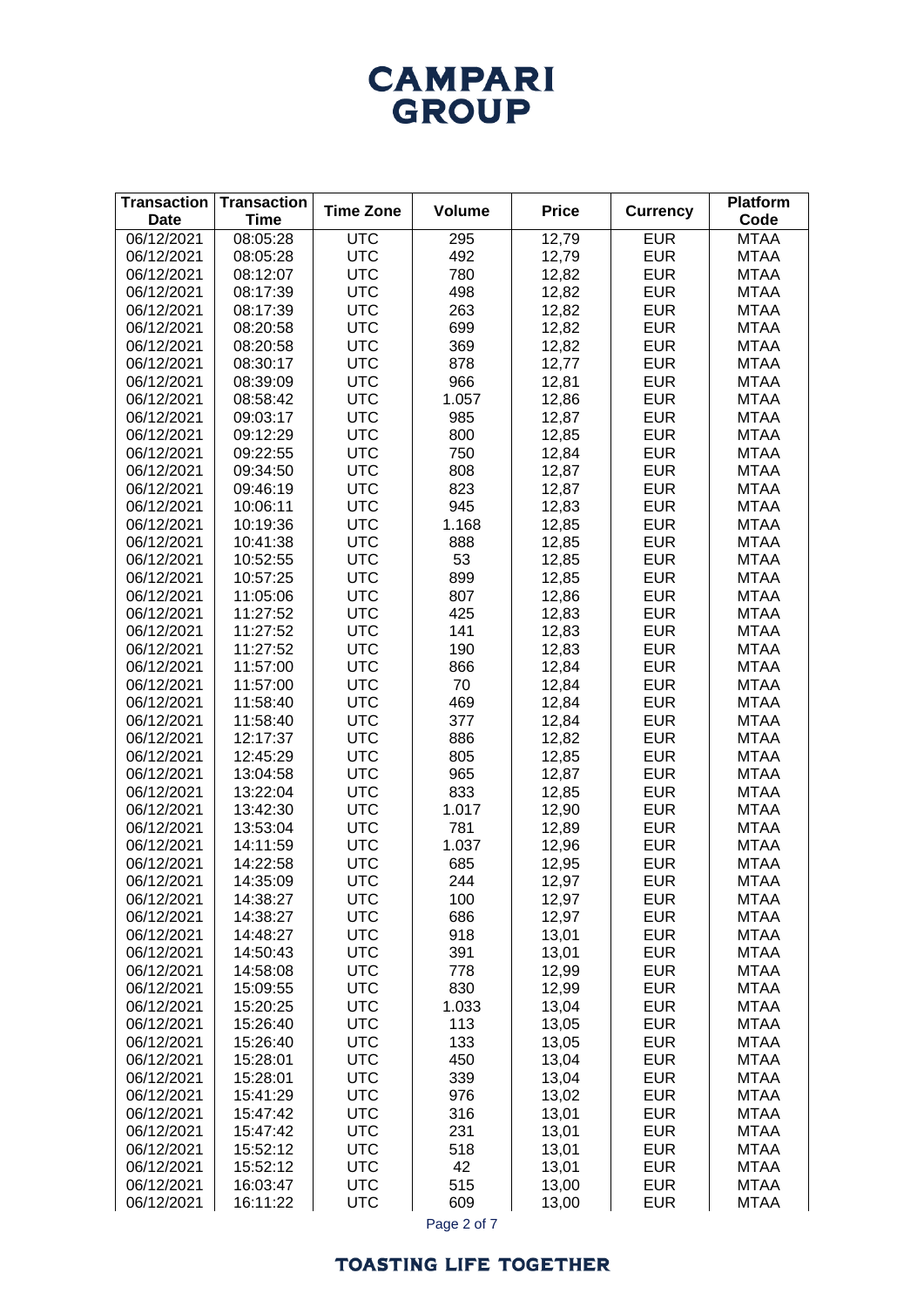

| 06/12/2021 | 16:12:37 | <b>UTC</b> | 366   | 13,00 | <b>EUR</b> | <b>MTAA</b> |
|------------|----------|------------|-------|-------|------------|-------------|
| 06/12/2021 | 16:19:29 | <b>UTC</b> | 64    | 13,02 | <b>EUR</b> | <b>CEUX</b> |
|            |          |            |       |       |            |             |
| 06/12/2021 | 16:19:29 | <b>UTC</b> | 178   | 13,02 | <b>EUR</b> | <b>CEUX</b> |
| 07/12/2021 | 08:05:05 | <b>UTC</b> | 463   | 13,15 | <b>EUR</b> | <b>MTAA</b> |
| 07/12/2021 | 08:05:05 | <b>UTC</b> | 432   | 13,15 | <b>EUR</b> | <b>MTAA</b> |
| 07/12/2021 | 08:09:52 | <b>UTC</b> | 1.108 | 13,15 | <b>EUR</b> | <b>MTAA</b> |
| 07/12/2021 | 08:17:49 | <b>UTC</b> | 359   | 13,16 | <b>EUR</b> | <b>MTAA</b> |
| 07/12/2021 | 08:17:49 | <b>UTC</b> | 576   | 13,16 | <b>EUR</b> | <b>MTAA</b> |
|            |          |            |       |       |            |             |
| 07/12/2021 | 08:31:45 | <b>UTC</b> | 335   | 13,16 | <b>EUR</b> | <b>AQEU</b> |
| 07/12/2021 | 08:32:44 | <b>UTC</b> | 635   | 13,15 | <b>EUR</b> | <b>MTAA</b> |
| 07/12/2021 | 08:43:09 | <b>UTC</b> | 363   | 13,14 | <b>EUR</b> | <b>MTAA</b> |
| 07/12/2021 | 08:43:09 | <b>UTC</b> | 433   | 13,14 | <b>EUR</b> | <b>MTAA</b> |
| 07/12/2021 | 08:56:24 | <b>UTC</b> | 107   | 13,15 | <b>EUR</b> | <b>CEUX</b> |
| 07/12/2021 | 08:56:24 | <b>UTC</b> | 179   | 13,15 | <b>EUR</b> | <b>CEUX</b> |
| 07/12/2021 | 08:56:24 | <b>UTC</b> | 1.002 | 13,15 | <b>EUR</b> | <b>MTAA</b> |
|            |          |            |       |       |            |             |
| 07/12/2021 | 09:10:48 | <b>UTC</b> | 968   | 13,18 | <b>EUR</b> | <b>MTAA</b> |
| 07/12/2021 | 09:24:35 | <b>UTC</b> | 888   | 13,20 | <b>EUR</b> | <b>MTAA</b> |
| 07/12/2021 | 09:32:27 | <b>UTC</b> | 808   | 13,20 | <b>EUR</b> | <b>MTAA</b> |
| 07/12/2021 | 09:53:28 | <b>UTC</b> | 847   | 13,22 | <b>EUR</b> | <b>MTAA</b> |
| 07/12/2021 | 10:06:26 | <b>UTC</b> | 276   | 13,21 | <b>EUR</b> | <b>CEUX</b> |
| 07/12/2021 | 10:06:26 | <b>UTC</b> | 674   | 13,21 | <b>EUR</b> | <b>MTAA</b> |
| 07/12/2021 | 10:17:26 | <b>UTC</b> | 278   | 13,21 | <b>EUR</b> | <b>CEUX</b> |
| 07/12/2021 | 10:17:26 | <b>UTC</b> | 693   | 13,21 | <b>EUR</b> | <b>MTAA</b> |
|            |          |            |       |       |            |             |
| 07/12/2021 | 10:32:14 | <b>UTC</b> | 840   | 13,22 | <b>EUR</b> | <b>MTAA</b> |
| 07/12/2021 | 11:05:10 | <b>UTC</b> | 826   | 13,23 | <b>EUR</b> | <b>MTAA</b> |
| 07/12/2021 | 11:17:40 | <b>UTC</b> | 85    | 13,26 | <b>EUR</b> | <b>CEUX</b> |
| 07/12/2021 | 11:17:40 | <b>UTC</b> | 90    | 13,26 | <b>EUR</b> | <b>CEUX</b> |
| 07/12/2021 | 11:17:40 | <b>UTC</b> | 154   | 13,26 | <b>EUR</b> | <b>CEUX</b> |
| 07/12/2021 | 11:17:40 | <b>UTC</b> | 715   | 13,26 | <b>EUR</b> | <b>MTAA</b> |
| 07/12/2021 | 11:41:33 | <b>UTC</b> | 844   | 13,28 | <b>EUR</b> | <b>MTAA</b> |
| 07/12/2021 | 11:48:50 | <b>UTC</b> | 842   | 13,28 | <b>EUR</b> | <b>MTAA</b> |
|            |          |            |       |       |            |             |
| 07/12/2021 | 11:58:25 | <b>UTC</b> | 288   | 13,26 | <b>EUR</b> | <b>MTAA</b> |
| 07/12/2021 | 12:01:03 | <b>UTC</b> | 525   | 13,26 | <b>EUR</b> | <b>MTAA</b> |
| 07/12/2021 | 12:25:49 | <b>UTC</b> | 751   | 13,26 | <b>EUR</b> | <b>MTAA</b> |
| 07/12/2021 | 12:46:29 | <b>UTC</b> | 802   | 13,26 | <b>EUR</b> | <b>MTAA</b> |
| 07/12/2021 | 13:17:28 | <b>UTC</b> | 140   | 13,27 | <b>EUR</b> | <b>CEUX</b> |
| 07/12/2021 | 13:17:28 | <b>UTC</b> | 156   | 13,27 | <b>EUR</b> | <b>CEUX</b> |
| 07/12/2021 | 13:17:28 | <b>UTC</b> | 632   | 13,27 | <b>EUR</b> | <b>MTAA</b> |
| 07/12/2021 | 13:17:52 | UTC        | 121   | 13,26 | <b>EUR</b> | MTAA        |
| 07/12/2021 | 13:31:41 | <b>UTC</b> | 278   | 13,26 | <b>EUR</b> | <b>CEUX</b> |
| 07/12/2021 |          | <b>UTC</b> | 622   |       | <b>EUR</b> |             |
|            | 13:34:20 |            |       | 13,26 |            | <b>MTAA</b> |
| 07/12/2021 | 13:43:23 | <b>UTC</b> | 323   | 13,27 | <b>EUR</b> | <b>CEUX</b> |
| 07/12/2021 | 13:43:23 | <b>UTC</b> | 702   | 13,27 | <b>EUR</b> | <b>MTAA</b> |
| 07/12/2021 | 14:06:27 | <b>UTC</b> | 799   | 13,24 | <b>EUR</b> | <b>MTAA</b> |
| 07/12/2021 | 14:11:23 | <b>UTC</b> | 698   | 13,24 | <b>EUR</b> | <b>MTAA</b> |
| 07/12/2021 | 14:29:59 | <b>UTC</b> | 746   | 13,22 | <b>EUR</b> | <b>MTAA</b> |
| 07/12/2021 | 14:31:02 | <b>UTC</b> | 609   | 13,21 | <b>EUR</b> | <b>MTAA</b> |
| 07/12/2021 | 14:47:43 | <b>UTC</b> | 814   | 13,20 | <b>EUR</b> | <b>MTAA</b> |
| 07/12/2021 | 14:48:49 | <b>UTC</b> | 276   | 13,20 | <b>EUR</b> | <b>CEUX</b> |
|            |          |            |       |       |            |             |
| 07/12/2021 | 14:48:49 | <b>UTC</b> | 523   | 13,20 | <b>EUR</b> | <b>MTAA</b> |
| 07/12/2021 | 14:53:34 | <b>UTC</b> | 192   | 13,19 | <b>EUR</b> | <b>AQEU</b> |
| 07/12/2021 | 14:53:34 | <b>UTC</b> | 158   | 13,19 | <b>EUR</b> | <b>AQEU</b> |
| 07/12/2021 | 15:00:37 | <b>UTC</b> | 328   | 13,20 | <b>EUR</b> | <b>CEUX</b> |
| 07/12/2021 | 15:00:37 | <b>UTC</b> | 609   | 13,20 | <b>EUR</b> | <b>MTAA</b> |
| 07/12/2021 | 15:12:11 | <b>UTC</b> | 376   | 13,21 | <b>EUR</b> | <b>CEUX</b> |
| 07/12/2021 | 15:12:11 | <b>UTC</b> | 660   | 13,21 | <b>EUR</b> | <b>MTAA</b> |
| 07/12/2021 | 15:23:53 | <b>UTC</b> | 313   | 13,23 | <b>EUR</b> | <b>CEUX</b> |
|            |          |            |       |       |            |             |

Page 3 of 7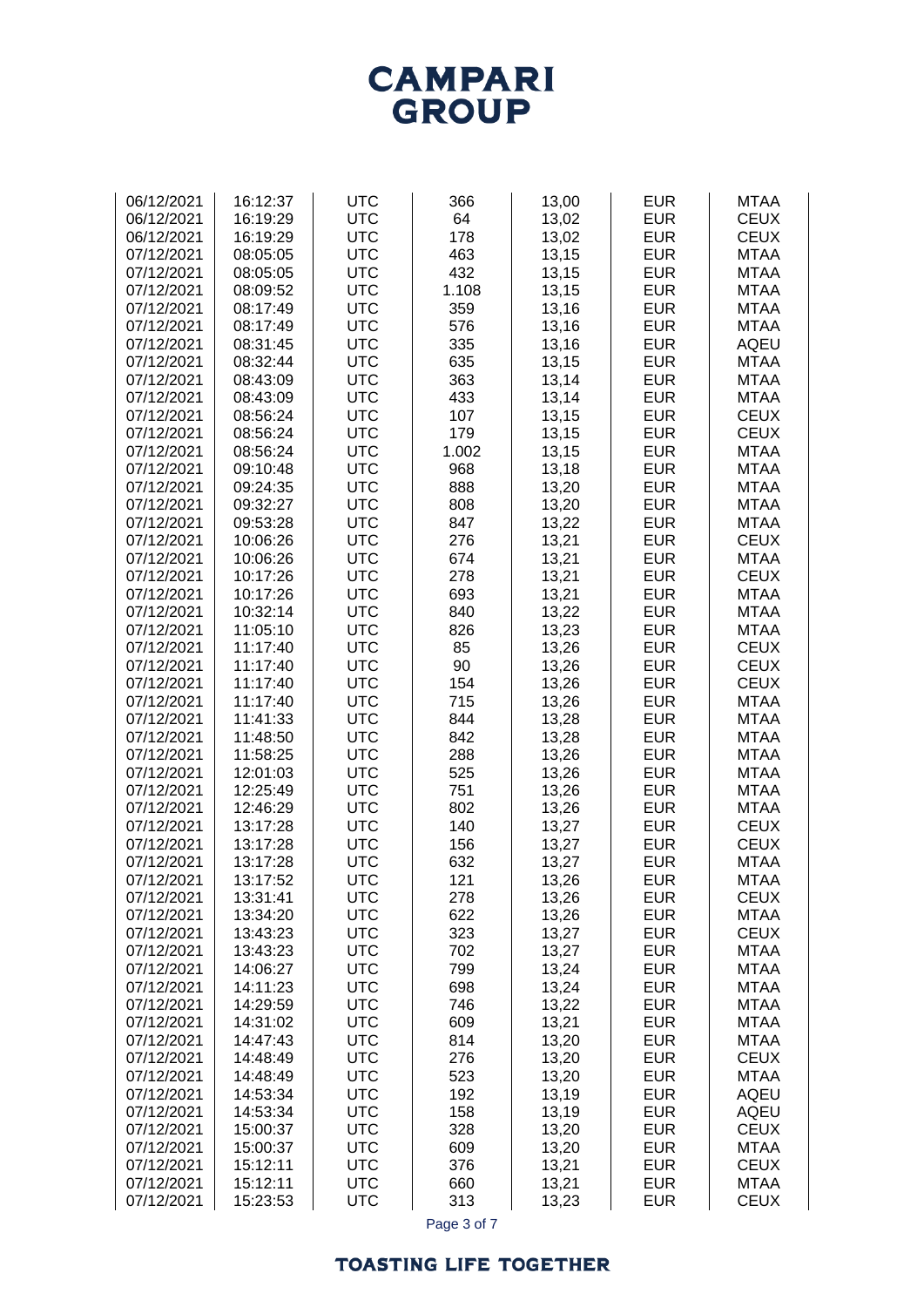

| 07/12/2021<br>15:23:53<br><b>UTC</b><br>559<br>13,23<br><b>EUR</b><br><b>UTC</b><br>563<br><b>EUR</b><br>07/12/2021<br>15:29:38<br>13,22<br><b>UTC</b><br><b>EUR</b><br>07/12/2021<br>15:37:06<br>389<br>13,23<br><b>UTC</b><br>654<br>13,23<br><b>EUR</b><br>07/12/2021<br>15:37:06<br><b>UTC</b><br>631<br>13,25<br><b>EUR</b><br>07/12/2021<br>15:44:04<br><b>UTC</b><br>616<br>13,24<br><b>EUR</b><br>07/12/2021<br>15:51:30<br><b>UTC</b><br>252<br>13,25<br><b>EUR</b><br>07/12/2021<br>16:08:42<br>07/12/2021<br><b>UTC</b><br>163<br>13,25<br><b>EUR</b><br>16:08:43<br><b>UTC</b><br>305<br>13,25<br><b>EUR</b><br>07/12/2021<br>16:09:05<br><b>UTC</b><br>07/12/2021<br>704<br>13,26<br><b>EUR</b><br>16:12:51<br><b>UTC</b><br>71<br><b>EUR</b><br>07/12/2021<br>16:19:22<br>13,27<br><b>UTC</b><br>372<br><b>EUR</b><br>07/12/2021<br>16:19:22<br>13,27<br><b>UTC</b><br><b>EUR</b><br>07/12/2021<br>16:19:22<br>242<br>13,27<br><b>UTC</b><br><b>EUR</b><br>07/12/2021<br>16:19:22<br>13,27<br>1<br>15<br><b>EUR</b><br>07/12/2021<br>16:19:22<br><b>UTC</b><br>13,27<br>$\overline{2}$<br>13,27<br><b>EUR</b><br>07/12/2021<br>16:19:22<br><b>UTC</b><br><b>UTC</b><br>397<br>13,19<br><b>EUR</b><br>08/12/2021<br>08:00:25<br><b>UTC</b><br>306<br><b>EUR</b><br>08/12/2021<br>08:10:30<br>13,23<br><b>UTC</b><br><b>EUR</b><br>08/12/2021<br>874<br>13,23<br>08:10:30<br>08/12/2021<br><b>UTC</b><br>241<br>13,23<br><b>EUR</b><br>08:10:30<br><b>UTC</b><br>08/12/2021<br>717<br>13,22<br><b>EUR</b><br>08:14:01<br><b>UTC</b><br>08/12/2021<br>665<br>13,24<br><b>EUR</b><br>08:25:06<br><b>UTC</b><br>13,23<br><b>EUR</b><br>08/12/2021<br>08:28:26<br>818<br><b>UTC</b><br><b>EUR</b><br>08/12/2021<br>08:40:39<br>155<br>13,26<br><b>UTC</b><br>468<br>13,26<br><b>EUR</b><br>08/12/2021<br>08:40:39<br><b>UTC</b><br><b>EUR</b><br>08/12/2021<br>08:49:12<br>179<br>13,27<br><b>UTC</b><br>13,27<br><b>EUR</b><br>08/12/2021<br>08:49:12<br>714<br><b>UTC</b><br>722<br>13,25<br><b>EUR</b><br>08/12/2021<br>08:53:23<br><b>UTC</b><br>792<br><b>EUR</b><br>08/12/2021<br>09:08:39<br>13,24 | <b>MTAA</b><br><b>MTAA</b><br><b>CEUX</b> |
|-------------------------------------------------------------------------------------------------------------------------------------------------------------------------------------------------------------------------------------------------------------------------------------------------------------------------------------------------------------------------------------------------------------------------------------------------------------------------------------------------------------------------------------------------------------------------------------------------------------------------------------------------------------------------------------------------------------------------------------------------------------------------------------------------------------------------------------------------------------------------------------------------------------------------------------------------------------------------------------------------------------------------------------------------------------------------------------------------------------------------------------------------------------------------------------------------------------------------------------------------------------------------------------------------------------------------------------------------------------------------------------------------------------------------------------------------------------------------------------------------------------------------------------------------------------------------------------------------------------------------------------------------------------------------------------------------------------------------------------------------------------------------------------------------------------------------------------------------------------------------------------------------------------------------------------------------------------------------------------------------------------------------------------------------------------------------------------------------------------------|-------------------------------------------|
|                                                                                                                                                                                                                                                                                                                                                                                                                                                                                                                                                                                                                                                                                                                                                                                                                                                                                                                                                                                                                                                                                                                                                                                                                                                                                                                                                                                                                                                                                                                                                                                                                                                                                                                                                                                                                                                                                                                                                                                                                                                                                                                   |                                           |
|                                                                                                                                                                                                                                                                                                                                                                                                                                                                                                                                                                                                                                                                                                                                                                                                                                                                                                                                                                                                                                                                                                                                                                                                                                                                                                                                                                                                                                                                                                                                                                                                                                                                                                                                                                                                                                                                                                                                                                                                                                                                                                                   |                                           |
|                                                                                                                                                                                                                                                                                                                                                                                                                                                                                                                                                                                                                                                                                                                                                                                                                                                                                                                                                                                                                                                                                                                                                                                                                                                                                                                                                                                                                                                                                                                                                                                                                                                                                                                                                                                                                                                                                                                                                                                                                                                                                                                   |                                           |
|                                                                                                                                                                                                                                                                                                                                                                                                                                                                                                                                                                                                                                                                                                                                                                                                                                                                                                                                                                                                                                                                                                                                                                                                                                                                                                                                                                                                                                                                                                                                                                                                                                                                                                                                                                                                                                                                                                                                                                                                                                                                                                                   |                                           |
|                                                                                                                                                                                                                                                                                                                                                                                                                                                                                                                                                                                                                                                                                                                                                                                                                                                                                                                                                                                                                                                                                                                                                                                                                                                                                                                                                                                                                                                                                                                                                                                                                                                                                                                                                                                                                                                                                                                                                                                                                                                                                                                   | <b>MTAA</b>                               |
|                                                                                                                                                                                                                                                                                                                                                                                                                                                                                                                                                                                                                                                                                                                                                                                                                                                                                                                                                                                                                                                                                                                                                                                                                                                                                                                                                                                                                                                                                                                                                                                                                                                                                                                                                                                                                                                                                                                                                                                                                                                                                                                   | <b>MTAA</b>                               |
|                                                                                                                                                                                                                                                                                                                                                                                                                                                                                                                                                                                                                                                                                                                                                                                                                                                                                                                                                                                                                                                                                                                                                                                                                                                                                                                                                                                                                                                                                                                                                                                                                                                                                                                                                                                                                                                                                                                                                                                                                                                                                                                   |                                           |
|                                                                                                                                                                                                                                                                                                                                                                                                                                                                                                                                                                                                                                                                                                                                                                                                                                                                                                                                                                                                                                                                                                                                                                                                                                                                                                                                                                                                                                                                                                                                                                                                                                                                                                                                                                                                                                                                                                                                                                                                                                                                                                                   | <b>MTAA</b>                               |
|                                                                                                                                                                                                                                                                                                                                                                                                                                                                                                                                                                                                                                                                                                                                                                                                                                                                                                                                                                                                                                                                                                                                                                                                                                                                                                                                                                                                                                                                                                                                                                                                                                                                                                                                                                                                                                                                                                                                                                                                                                                                                                                   | <b>MTAA</b>                               |
|                                                                                                                                                                                                                                                                                                                                                                                                                                                                                                                                                                                                                                                                                                                                                                                                                                                                                                                                                                                                                                                                                                                                                                                                                                                                                                                                                                                                                                                                                                                                                                                                                                                                                                                                                                                                                                                                                                                                                                                                                                                                                                                   | <b>MTAA</b>                               |
|                                                                                                                                                                                                                                                                                                                                                                                                                                                                                                                                                                                                                                                                                                                                                                                                                                                                                                                                                                                                                                                                                                                                                                                                                                                                                                                                                                                                                                                                                                                                                                                                                                                                                                                                                                                                                                                                                                                                                                                                                                                                                                                   | <b>MTAA</b>                               |
|                                                                                                                                                                                                                                                                                                                                                                                                                                                                                                                                                                                                                                                                                                                                                                                                                                                                                                                                                                                                                                                                                                                                                                                                                                                                                                                                                                                                                                                                                                                                                                                                                                                                                                                                                                                                                                                                                                                                                                                                                                                                                                                   |                                           |
|                                                                                                                                                                                                                                                                                                                                                                                                                                                                                                                                                                                                                                                                                                                                                                                                                                                                                                                                                                                                                                                                                                                                                                                                                                                                                                                                                                                                                                                                                                                                                                                                                                                                                                                                                                                                                                                                                                                                                                                                                                                                                                                   | <b>MTAA</b>                               |
|                                                                                                                                                                                                                                                                                                                                                                                                                                                                                                                                                                                                                                                                                                                                                                                                                                                                                                                                                                                                                                                                                                                                                                                                                                                                                                                                                                                                                                                                                                                                                                                                                                                                                                                                                                                                                                                                                                                                                                                                                                                                                                                   | <b>AQEU</b>                               |
|                                                                                                                                                                                                                                                                                                                                                                                                                                                                                                                                                                                                                                                                                                                                                                                                                                                                                                                                                                                                                                                                                                                                                                                                                                                                                                                                                                                                                                                                                                                                                                                                                                                                                                                                                                                                                                                                                                                                                                                                                                                                                                                   | <b>AQEU</b>                               |
|                                                                                                                                                                                                                                                                                                                                                                                                                                                                                                                                                                                                                                                                                                                                                                                                                                                                                                                                                                                                                                                                                                                                                                                                                                                                                                                                                                                                                                                                                                                                                                                                                                                                                                                                                                                                                                                                                                                                                                                                                                                                                                                   | <b>AQEU</b>                               |
|                                                                                                                                                                                                                                                                                                                                                                                                                                                                                                                                                                                                                                                                                                                                                                                                                                                                                                                                                                                                                                                                                                                                                                                                                                                                                                                                                                                                                                                                                                                                                                                                                                                                                                                                                                                                                                                                                                                                                                                                                                                                                                                   | <b>CEUX</b>                               |
|                                                                                                                                                                                                                                                                                                                                                                                                                                                                                                                                                                                                                                                                                                                                                                                                                                                                                                                                                                                                                                                                                                                                                                                                                                                                                                                                                                                                                                                                                                                                                                                                                                                                                                                                                                                                                                                                                                                                                                                                                                                                                                                   |                                           |
|                                                                                                                                                                                                                                                                                                                                                                                                                                                                                                                                                                                                                                                                                                                                                                                                                                                                                                                                                                                                                                                                                                                                                                                                                                                                                                                                                                                                                                                                                                                                                                                                                                                                                                                                                                                                                                                                                                                                                                                                                                                                                                                   | <b>CEUX</b>                               |
|                                                                                                                                                                                                                                                                                                                                                                                                                                                                                                                                                                                                                                                                                                                                                                                                                                                                                                                                                                                                                                                                                                                                                                                                                                                                                                                                                                                                                                                                                                                                                                                                                                                                                                                                                                                                                                                                                                                                                                                                                                                                                                                   | <b>TQEX</b>                               |
|                                                                                                                                                                                                                                                                                                                                                                                                                                                                                                                                                                                                                                                                                                                                                                                                                                                                                                                                                                                                                                                                                                                                                                                                                                                                                                                                                                                                                                                                                                                                                                                                                                                                                                                                                                                                                                                                                                                                                                                                                                                                                                                   | <b>MTAA</b>                               |
|                                                                                                                                                                                                                                                                                                                                                                                                                                                                                                                                                                                                                                                                                                                                                                                                                                                                                                                                                                                                                                                                                                                                                                                                                                                                                                                                                                                                                                                                                                                                                                                                                                                                                                                                                                                                                                                                                                                                                                                                                                                                                                                   | <b>CEUX</b>                               |
|                                                                                                                                                                                                                                                                                                                                                                                                                                                                                                                                                                                                                                                                                                                                                                                                                                                                                                                                                                                                                                                                                                                                                                                                                                                                                                                                                                                                                                                                                                                                                                                                                                                                                                                                                                                                                                                                                                                                                                                                                                                                                                                   | <b>MTAA</b>                               |
|                                                                                                                                                                                                                                                                                                                                                                                                                                                                                                                                                                                                                                                                                                                                                                                                                                                                                                                                                                                                                                                                                                                                                                                                                                                                                                                                                                                                                                                                                                                                                                                                                                                                                                                                                                                                                                                                                                                                                                                                                                                                                                                   | <b>MTAA</b>                               |
|                                                                                                                                                                                                                                                                                                                                                                                                                                                                                                                                                                                                                                                                                                                                                                                                                                                                                                                                                                                                                                                                                                                                                                                                                                                                                                                                                                                                                                                                                                                                                                                                                                                                                                                                                                                                                                                                                                                                                                                                                                                                                                                   |                                           |
|                                                                                                                                                                                                                                                                                                                                                                                                                                                                                                                                                                                                                                                                                                                                                                                                                                                                                                                                                                                                                                                                                                                                                                                                                                                                                                                                                                                                                                                                                                                                                                                                                                                                                                                                                                                                                                                                                                                                                                                                                                                                                                                   | <b>MTAA</b>                               |
|                                                                                                                                                                                                                                                                                                                                                                                                                                                                                                                                                                                                                                                                                                                                                                                                                                                                                                                                                                                                                                                                                                                                                                                                                                                                                                                                                                                                                                                                                                                                                                                                                                                                                                                                                                                                                                                                                                                                                                                                                                                                                                                   | <b>MTAA</b>                               |
|                                                                                                                                                                                                                                                                                                                                                                                                                                                                                                                                                                                                                                                                                                                                                                                                                                                                                                                                                                                                                                                                                                                                                                                                                                                                                                                                                                                                                                                                                                                                                                                                                                                                                                                                                                                                                                                                                                                                                                                                                                                                                                                   | <b>MTAA</b>                               |
|                                                                                                                                                                                                                                                                                                                                                                                                                                                                                                                                                                                                                                                                                                                                                                                                                                                                                                                                                                                                                                                                                                                                                                                                                                                                                                                                                                                                                                                                                                                                                                                                                                                                                                                                                                                                                                                                                                                                                                                                                                                                                                                   | <b>MTAA</b>                               |
|                                                                                                                                                                                                                                                                                                                                                                                                                                                                                                                                                                                                                                                                                                                                                                                                                                                                                                                                                                                                                                                                                                                                                                                                                                                                                                                                                                                                                                                                                                                                                                                                                                                                                                                                                                                                                                                                                                                                                                                                                                                                                                                   | <b>MTAA</b>                               |
|                                                                                                                                                                                                                                                                                                                                                                                                                                                                                                                                                                                                                                                                                                                                                                                                                                                                                                                                                                                                                                                                                                                                                                                                                                                                                                                                                                                                                                                                                                                                                                                                                                                                                                                                                                                                                                                                                                                                                                                                                                                                                                                   |                                           |
|                                                                                                                                                                                                                                                                                                                                                                                                                                                                                                                                                                                                                                                                                                                                                                                                                                                                                                                                                                                                                                                                                                                                                                                                                                                                                                                                                                                                                                                                                                                                                                                                                                                                                                                                                                                                                                                                                                                                                                                                                                                                                                                   | <b>MTAA</b>                               |
|                                                                                                                                                                                                                                                                                                                                                                                                                                                                                                                                                                                                                                                                                                                                                                                                                                                                                                                                                                                                                                                                                                                                                                                                                                                                                                                                                                                                                                                                                                                                                                                                                                                                                                                                                                                                                                                                                                                                                                                                                                                                                                                   | <b>MTAA</b>                               |
|                                                                                                                                                                                                                                                                                                                                                                                                                                                                                                                                                                                                                                                                                                                                                                                                                                                                                                                                                                                                                                                                                                                                                                                                                                                                                                                                                                                                                                                                                                                                                                                                                                                                                                                                                                                                                                                                                                                                                                                                                                                                                                                   | <b>MTAA</b>                               |
|                                                                                                                                                                                                                                                                                                                                                                                                                                                                                                                                                                                                                                                                                                                                                                                                                                                                                                                                                                                                                                                                                                                                                                                                                                                                                                                                                                                                                                                                                                                                                                                                                                                                                                                                                                                                                                                                                                                                                                                                                                                                                                                   | <b>MTAA</b>                               |
| <b>UTC</b><br>939<br>13,24<br><b>EUR</b><br>08/12/2021<br>09:17:44                                                                                                                                                                                                                                                                                                                                                                                                                                                                                                                                                                                                                                                                                                                                                                                                                                                                                                                                                                                                                                                                                                                                                                                                                                                                                                                                                                                                                                                                                                                                                                                                                                                                                                                                                                                                                                                                                                                                                                                                                                                | <b>MTAA</b>                               |
| <b>UTC</b><br>729<br><b>EUR</b>                                                                                                                                                                                                                                                                                                                                                                                                                                                                                                                                                                                                                                                                                                                                                                                                                                                                                                                                                                                                                                                                                                                                                                                                                                                                                                                                                                                                                                                                                                                                                                                                                                                                                                                                                                                                                                                                                                                                                                                                                                                                                   |                                           |
| 13,25<br>08/12/2021<br>09:35:02                                                                                                                                                                                                                                                                                                                                                                                                                                                                                                                                                                                                                                                                                                                                                                                                                                                                                                                                                                                                                                                                                                                                                                                                                                                                                                                                                                                                                                                                                                                                                                                                                                                                                                                                                                                                                                                                                                                                                                                                                                                                                   | <b>MTAA</b>                               |
| <b>UTC</b><br>13,24<br><b>EUR</b><br>08/12/2021<br>09:47:32<br>649                                                                                                                                                                                                                                                                                                                                                                                                                                                                                                                                                                                                                                                                                                                                                                                                                                                                                                                                                                                                                                                                                                                                                                                                                                                                                                                                                                                                                                                                                                                                                                                                                                                                                                                                                                                                                                                                                                                                                                                                                                                | <b>MTAA</b>                               |
| <b>UTC</b><br>13,23<br><b>EUR</b><br>08/12/2021<br>09:48:09<br>705                                                                                                                                                                                                                                                                                                                                                                                                                                                                                                                                                                                                                                                                                                                                                                                                                                                                                                                                                                                                                                                                                                                                                                                                                                                                                                                                                                                                                                                                                                                                                                                                                                                                                                                                                                                                                                                                                                                                                                                                                                                | <b>MTAA</b>                               |
| <b>UTC</b><br>13,24<br><b>EUR</b><br>08/12/2021<br>10:05:37<br>791                                                                                                                                                                                                                                                                                                                                                                                                                                                                                                                                                                                                                                                                                                                                                                                                                                                                                                                                                                                                                                                                                                                                                                                                                                                                                                                                                                                                                                                                                                                                                                                                                                                                                                                                                                                                                                                                                                                                                                                                                                                | <b>MTAA</b>                               |
| <b>UTC</b><br>13,25<br>08/12/2021<br>10:20:49<br>349<br><b>EUR</b>                                                                                                                                                                                                                                                                                                                                                                                                                                                                                                                                                                                                                                                                                                                                                                                                                                                                                                                                                                                                                                                                                                                                                                                                                                                                                                                                                                                                                                                                                                                                                                                                                                                                                                                                                                                                                                                                                                                                                                                                                                                | <b>MTAA</b>                               |
| <b>UTC</b><br>08/12/2021<br>10:20:49<br>358<br>13,25<br><b>EUR</b>                                                                                                                                                                                                                                                                                                                                                                                                                                                                                                                                                                                                                                                                                                                                                                                                                                                                                                                                                                                                                                                                                                                                                                                                                                                                                                                                                                                                                                                                                                                                                                                                                                                                                                                                                                                                                                                                                                                                                                                                                                                | <b>MTAA</b>                               |
|                                                                                                                                                                                                                                                                                                                                                                                                                                                                                                                                                                                                                                                                                                                                                                                                                                                                                                                                                                                                                                                                                                                                                                                                                                                                                                                                                                                                                                                                                                                                                                                                                                                                                                                                                                                                                                                                                                                                                                                                                                                                                                                   |                                           |
| 08/12/2021<br>10:23:09<br><b>UTC</b><br>759<br>13,25<br><b>EUR</b>                                                                                                                                                                                                                                                                                                                                                                                                                                                                                                                                                                                                                                                                                                                                                                                                                                                                                                                                                                                                                                                                                                                                                                                                                                                                                                                                                                                                                                                                                                                                                                                                                                                                                                                                                                                                                                                                                                                                                                                                                                                | <b>MTAA</b>                               |
| <b>UTC</b><br><b>EUR</b><br>08/12/2021<br>10:44:55<br>1.148<br>13,24                                                                                                                                                                                                                                                                                                                                                                                                                                                                                                                                                                                                                                                                                                                                                                                                                                                                                                                                                                                                                                                                                                                                                                                                                                                                                                                                                                                                                                                                                                                                                                                                                                                                                                                                                                                                                                                                                                                                                                                                                                              | <b>MTAA</b>                               |
| 08/12/2021<br>10:57:22<br><b>UTC</b><br>689<br>13,23<br><b>EUR</b>                                                                                                                                                                                                                                                                                                                                                                                                                                                                                                                                                                                                                                                                                                                                                                                                                                                                                                                                                                                                                                                                                                                                                                                                                                                                                                                                                                                                                                                                                                                                                                                                                                                                                                                                                                                                                                                                                                                                                                                                                                                | <b>MTAA</b>                               |
| 08/12/2021<br>11:17:16<br><b>UTC</b><br>769<br>13,21<br><b>EUR</b>                                                                                                                                                                                                                                                                                                                                                                                                                                                                                                                                                                                                                                                                                                                                                                                                                                                                                                                                                                                                                                                                                                                                                                                                                                                                                                                                                                                                                                                                                                                                                                                                                                                                                                                                                                                                                                                                                                                                                                                                                                                | <b>MTAA</b>                               |
| 11:26:03<br><b>UTC</b><br>745<br><b>EUR</b><br>08/12/2021<br>13,20                                                                                                                                                                                                                                                                                                                                                                                                                                                                                                                                                                                                                                                                                                                                                                                                                                                                                                                                                                                                                                                                                                                                                                                                                                                                                                                                                                                                                                                                                                                                                                                                                                                                                                                                                                                                                                                                                                                                                                                                                                                | <b>MTAA</b>                               |
| <b>UTC</b><br>45<br>13,19<br><b>EUR</b><br>08/12/2021<br>11:41:49                                                                                                                                                                                                                                                                                                                                                                                                                                                                                                                                                                                                                                                                                                                                                                                                                                                                                                                                                                                                                                                                                                                                                                                                                                                                                                                                                                                                                                                                                                                                                                                                                                                                                                                                                                                                                                                                                                                                                                                                                                                 | <b>CEUX</b>                               |
|                                                                                                                                                                                                                                                                                                                                                                                                                                                                                                                                                                                                                                                                                                                                                                                                                                                                                                                                                                                                                                                                                                                                                                                                                                                                                                                                                                                                                                                                                                                                                                                                                                                                                                                                                                                                                                                                                                                                                                                                                                                                                                                   |                                           |
| <b>UTC</b><br>281<br><b>EUR</b><br>08/12/2021<br>11:41:49<br>13,19                                                                                                                                                                                                                                                                                                                                                                                                                                                                                                                                                                                                                                                                                                                                                                                                                                                                                                                                                                                                                                                                                                                                                                                                                                                                                                                                                                                                                                                                                                                                                                                                                                                                                                                                                                                                                                                                                                                                                                                                                                                | <b>CEUX</b>                               |
| <b>UTC</b><br>700<br>13,16<br><b>EUR</b><br>08/12/2021<br>11:47:40                                                                                                                                                                                                                                                                                                                                                                                                                                                                                                                                                                                                                                                                                                                                                                                                                                                                                                                                                                                                                                                                                                                                                                                                                                                                                                                                                                                                                                                                                                                                                                                                                                                                                                                                                                                                                                                                                                                                                                                                                                                | <b>MTAA</b>                               |
| <b>UTC</b><br>695<br>13,14<br><b>EUR</b><br>08/12/2021<br>12:04:55                                                                                                                                                                                                                                                                                                                                                                                                                                                                                                                                                                                                                                                                                                                                                                                                                                                                                                                                                                                                                                                                                                                                                                                                                                                                                                                                                                                                                                                                                                                                                                                                                                                                                                                                                                                                                                                                                                                                                                                                                                                | <b>MTAA</b>                               |
| <b>UTC</b><br>692<br><b>EUR</b><br>08/12/2021<br>12:20:51<br>13,12                                                                                                                                                                                                                                                                                                                                                                                                                                                                                                                                                                                                                                                                                                                                                                                                                                                                                                                                                                                                                                                                                                                                                                                                                                                                                                                                                                                                                                                                                                                                                                                                                                                                                                                                                                                                                                                                                                                                                                                                                                                | <b>MTAA</b>                               |
| <b>UTC</b><br>719<br>13,12<br><b>EUR</b><br>08/12/2021<br>12:38:27                                                                                                                                                                                                                                                                                                                                                                                                                                                                                                                                                                                                                                                                                                                                                                                                                                                                                                                                                                                                                                                                                                                                                                                                                                                                                                                                                                                                                                                                                                                                                                                                                                                                                                                                                                                                                                                                                                                                                                                                                                                | <b>MTAA</b>                               |
| <b>UTC</b><br>13,14<br>08/12/2021<br>130<br><b>EUR</b><br>13:21:58                                                                                                                                                                                                                                                                                                                                                                                                                                                                                                                                                                                                                                                                                                                                                                                                                                                                                                                                                                                                                                                                                                                                                                                                                                                                                                                                                                                                                                                                                                                                                                                                                                                                                                                                                                                                                                                                                                                                                                                                                                                | <b>CEUX</b>                               |
|                                                                                                                                                                                                                                                                                                                                                                                                                                                                                                                                                                                                                                                                                                                                                                                                                                                                                                                                                                                                                                                                                                                                                                                                                                                                                                                                                                                                                                                                                                                                                                                                                                                                                                                                                                                                                                                                                                                                                                                                                                                                                                                   |                                           |
| <b>UTC</b><br><b>EUR</b><br>08/12/2021<br>13:21:58<br>61<br>13,14                                                                                                                                                                                                                                                                                                                                                                                                                                                                                                                                                                                                                                                                                                                                                                                                                                                                                                                                                                                                                                                                                                                                                                                                                                                                                                                                                                                                                                                                                                                                                                                                                                                                                                                                                                                                                                                                                                                                                                                                                                                 | <b>CEUX</b>                               |
| <b>UTC</b><br>200<br><b>EUR</b><br>08/12/2021<br>13:21:58<br>13,14                                                                                                                                                                                                                                                                                                                                                                                                                                                                                                                                                                                                                                                                                                                                                                                                                                                                                                                                                                                                                                                                                                                                                                                                                                                                                                                                                                                                                                                                                                                                                                                                                                                                                                                                                                                                                                                                                                                                                                                                                                                | <b>CEUX</b>                               |
| <b>UTC</b><br>330<br>13,14<br>08/12/2021<br>13:21:58<br><b>EUR</b>                                                                                                                                                                                                                                                                                                                                                                                                                                                                                                                                                                                                                                                                                                                                                                                                                                                                                                                                                                                                                                                                                                                                                                                                                                                                                                                                                                                                                                                                                                                                                                                                                                                                                                                                                                                                                                                                                                                                                                                                                                                | <b>MTAA</b>                               |
| 13,14<br><b>UTC</b><br>247<br><b>EUR</b><br>08/12/2021<br>13:21:58                                                                                                                                                                                                                                                                                                                                                                                                                                                                                                                                                                                                                                                                                                                                                                                                                                                                                                                                                                                                                                                                                                                                                                                                                                                                                                                                                                                                                                                                                                                                                                                                                                                                                                                                                                                                                                                                                                                                                                                                                                                | <b>MTAA</b>                               |
| <b>UTC</b><br>581<br>13,14<br><b>EUR</b><br>08/12/2021<br>13:21:58                                                                                                                                                                                                                                                                                                                                                                                                                                                                                                                                                                                                                                                                                                                                                                                                                                                                                                                                                                                                                                                                                                                                                                                                                                                                                                                                                                                                                                                                                                                                                                                                                                                                                                                                                                                                                                                                                                                                                                                                                                                | <b>MTAA</b>                               |
|                                                                                                                                                                                                                                                                                                                                                                                                                                                                                                                                                                                                                                                                                                                                                                                                                                                                                                                                                                                                                                                                                                                                                                                                                                                                                                                                                                                                                                                                                                                                                                                                                                                                                                                                                                                                                                                                                                                                                                                                                                                                                                                   |                                           |
| <b>UTC</b><br>418<br>13,14<br><b>EUR</b><br>08/12/2021<br>13:22:53                                                                                                                                                                                                                                                                                                                                                                                                                                                                                                                                                                                                                                                                                                                                                                                                                                                                                                                                                                                                                                                                                                                                                                                                                                                                                                                                                                                                                                                                                                                                                                                                                                                                                                                                                                                                                                                                                                                                                                                                                                                | <b>MTAA</b>                               |
| <b>UTC</b><br>771<br><b>EUR</b><br>08/12/2021<br>13:38:30<br>13,11                                                                                                                                                                                                                                                                                                                                                                                                                                                                                                                                                                                                                                                                                                                                                                                                                                                                                                                                                                                                                                                                                                                                                                                                                                                                                                                                                                                                                                                                                                                                                                                                                                                                                                                                                                                                                                                                                                                                                                                                                                                | <b>MTAA</b>                               |
| <b>UTC</b><br>13,11<br><b>EUR</b><br>08/12/2021<br>14:03:02<br>1.061                                                                                                                                                                                                                                                                                                                                                                                                                                                                                                                                                                                                                                                                                                                                                                                                                                                                                                                                                                                                                                                                                                                                                                                                                                                                                                                                                                                                                                                                                                                                                                                                                                                                                                                                                                                                                                                                                                                                                                                                                                              | <b>MTAA</b>                               |
| 08/12/2021<br>792<br><b>EUR</b><br>14:13:11<br><b>UTC</b><br>13,10                                                                                                                                                                                                                                                                                                                                                                                                                                                                                                                                                                                                                                                                                                                                                                                                                                                                                                                                                                                                                                                                                                                                                                                                                                                                                                                                                                                                                                                                                                                                                                                                                                                                                                                                                                                                                                                                                                                                                                                                                                                | <b>MTAA</b>                               |

Page 4 of 7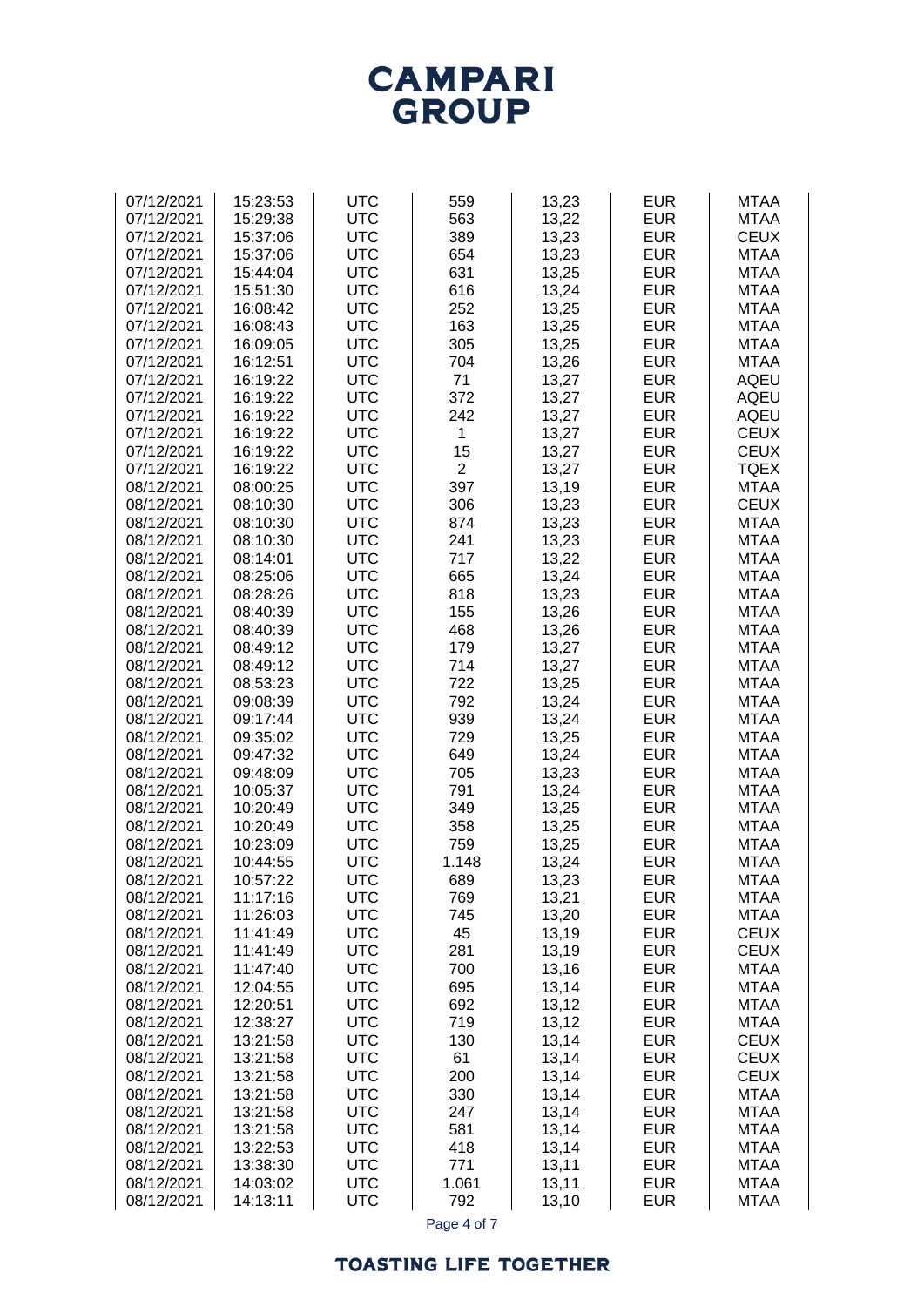

| 08/12/2021 | 14:30:22 | <b>UTC</b> | 738            | 13,09 | <b>EUR</b> | <b>MTAA</b> |
|------------|----------|------------|----------------|-------|------------|-------------|
| 08/12/2021 | 14:34:58 | <b>UTC</b> | 279            | 13,08 | <b>EUR</b> | <b>MTAA</b> |
|            |          |            |                |       |            |             |
| 08/12/2021 | 14:34:58 | <b>UTC</b> | 508            | 13,08 | <b>EUR</b> | <b>MTAA</b> |
| 08/12/2021 | 14:43:18 | <b>UTC</b> | 755            | 13,07 | <b>EUR</b> | <b>MTAA</b> |
| 08/12/2021 | 14:53:20 | <b>UTC</b> | 877            | 13,06 | <b>EUR</b> | <b>MTAA</b> |
| 08/12/2021 | 15:01:35 | <b>UTC</b> | 786            | 13,02 | <b>EUR</b> | <b>MTAA</b> |
| 08/12/2021 | 15:09:02 | <b>UTC</b> | 657            | 13,01 | <b>EUR</b> | <b>MTAA</b> |
| 08/12/2021 | 15:21:32 | <b>UTC</b> | 586            | 13,00 | <b>EUR</b> | <b>MTAA</b> |
|            |          |            |                |       |            |             |
| 08/12/2021 | 15:29:11 | <b>UTC</b> | 285            | 13,00 | <b>EUR</b> | <b>CEUX</b> |
| 08/12/2021 | 15:29:11 | <b>UTC</b> | 845            | 13,00 | <b>EUR</b> | <b>MTAA</b> |
| 08/12/2021 | 15:35:31 | <b>UTC</b> | 602            | 12,99 | <b>EUR</b> | <b>MTAA</b> |
| 08/12/2021 | 15:43:04 | <b>UTC</b> | 629            | 12,97 | <b>EUR</b> | <b>MTAA</b> |
| 08/12/2021 | 15:51:01 | <b>UTC</b> | 556            | 12,97 | <b>EUR</b> | <b>MTAA</b> |
| 08/12/2021 | 15:56:09 | <b>UTC</b> | 694            | 12,97 | <b>EUR</b> | <b>MTAA</b> |
| 08/12/2021 | 16:01:56 | <b>UTC</b> | 571            | 12,96 | <b>EUR</b> | <b>MTAA</b> |
|            |          |            |                |       |            |             |
| 08/12/2021 | 16:13:32 | <b>UTC</b> | 57             | 12,95 | <b>EUR</b> | <b>CEUX</b> |
| 08/12/2021 | 16:13:32 | <b>UTC</b> | $\overline{4}$ | 12,95 | <b>EUR</b> | <b>TQEX</b> |
| 08/12/2021 | 16:17:36 | <b>UTC</b> | 585            | 12,97 | <b>EUR</b> | <b>MTAA</b> |
| 08/12/2021 | 16:19:22 | <b>UTC</b> | 397            | 12,97 | <b>EUR</b> | <b>AQEU</b> |
| 08/12/2021 | 16:19:22 | <b>UTC</b> | 38             | 12,97 | <b>EUR</b> | <b>AQEU</b> |
| 08/12/2021 | 16:19:22 | <b>UTC</b> | 150            | 12,97 | <b>EUR</b> | <b>MTAA</b> |
| 09/12/2021 | 08:05:47 | <b>UTC</b> | 572            | 13,05 | <b>EUR</b> | <b>MTAA</b> |
| 09/12/2021 | 08:10:08 | <b>UTC</b> | 875            | 13,04 | <b>EUR</b> | <b>MTAA</b> |
|            |          |            |                |       |            |             |
| 09/12/2021 | 08:25:52 | <b>UTC</b> | 775            | 13,03 | <b>EUR</b> | <b>MTAA</b> |
| 09/12/2021 | 08:48:58 | <b>UTC</b> | 1.650          | 13,08 | <b>EUR</b> | <b>TQEX</b> |
| 09/12/2021 | 09:07:29 | <b>UTC</b> | 941            | 13,08 | <b>EUR</b> | <b>MTAA</b> |
| 09/12/2021 | 09:12:14 | <b>UTC</b> | 899            | 13,06 | <b>EUR</b> | <b>MTAA</b> |
| 09/12/2021 | 09:23:11 | <b>UTC</b> | 721            | 13,04 | <b>EUR</b> | <b>MTAA</b> |
| 09/12/2021 | 09:50:08 | <b>UTC</b> | 797            | 13,07 | <b>EUR</b> | <b>MTAA</b> |
| 09/12/2021 | 09:51:23 | <b>UTC</b> | 559            | 13,06 | <b>EUR</b> | <b>MTAA</b> |
| 09/12/2021 | 09:55:46 | <b>UTC</b> | 744            | 13,05 | <b>EUR</b> | <b>MTAA</b> |
|            |          |            |                |       |            |             |
| 09/12/2021 | 10:08:18 | <b>UTC</b> | 746            | 13,01 | <b>EUR</b> | <b>MTAA</b> |
| 09/12/2021 | 10:20:24 | <b>UTC</b> | 766            | 13,00 | <b>EUR</b> | <b>MTAA</b> |
| 09/12/2021 | 10:41:53 | <b>UTC</b> | 860            | 13,02 | <b>EUR</b> | <b>MTAA</b> |
| 09/12/2021 | 10:55:14 | <b>UTC</b> | 693            | 13,02 | <b>EUR</b> | <b>MTAA</b> |
| 09/12/2021 | 11:03:13 | <b>UTC</b> | 945            | 13,01 | <b>EUR</b> | <b>MTAA</b> |
| 09/12/2021 | 11:11:01 | <b>UTC</b> | 590            | 13,00 | <b>EUR</b> | <b>MTAA</b> |
| 09/12/2021 | 11:11:01 | <b>UTC</b> | 206            | 13,00 | <b>EUR</b> | <b>MTAA</b> |
| 09/12/2021 | 11:23:54 | UTC        | 726            | 12,98 | EUR        | MTAA        |
| 09/12/2021 | 11:37:04 | <b>UTC</b> | 241            | 12,99 | <b>EUR</b> | <b>MTAA</b> |
|            |          |            |                |       |            |             |
| 09/12/2021 | 11:37:04 | <b>UTC</b> | 520            | 12,99 | <b>EUR</b> | <b>MTAA</b> |
| 09/12/2021 | 11:49:47 | <b>UTC</b> | 832            | 12,97 | <b>EUR</b> | <b>MTAA</b> |
| 09/12/2021 | 12:03:06 | <b>UTC</b> | 761            | 12,98 | <b>EUR</b> | <b>MTAA</b> |
| 09/12/2021 | 12:16:46 | <b>UTC</b> | 902            | 12,99 | <b>EUR</b> | <b>MTAA</b> |
| 09/12/2021 | 12:25:03 | <b>UTC</b> | 756            | 12,99 | <b>EUR</b> | <b>MTAA</b> |
| 09/12/2021 | 12:43:06 | <b>UTC</b> | 250            | 12,99 | <b>EUR</b> | <b>MTAA</b> |
| 09/12/2021 | 12:46:54 | <b>UTC</b> | 449            | 12,99 | <b>EUR</b> | <b>MTAA</b> |
| 09/12/2021 | 12:58:16 | <b>UTC</b> | 1.050          | 12,99 | <b>EUR</b> | <b>MTAA</b> |
| 09/12/2021 | 13:01:22 | <b>UTC</b> | 710            | 12,97 | <b>EUR</b> | <b>MTAA</b> |
|            |          |            |                |       |            |             |
| 09/12/2021 | 13:18:16 | <b>UTC</b> | 759            | 12,98 | <b>EUR</b> | <b>MTAA</b> |
| 09/12/2021 | 13:21:27 | <b>UTC</b> | 668            | 12,97 | <b>EUR</b> | <b>MTAA</b> |
| 09/12/2021 | 13:32:20 | <b>UTC</b> | 693            | 12,96 | <b>EUR</b> | <b>MTAA</b> |
| 09/12/2021 | 13:54:50 | <b>UTC</b> | 958            | 12,97 | <b>EUR</b> | <b>MTAA</b> |
| 09/12/2021 | 14:02:34 | <b>UTC</b> | 427            | 12,98 | <b>EUR</b> | <b>MTAA</b> |
| 09/12/2021 | 14:02:34 | <b>UTC</b> | 367            | 12,98 | <b>EUR</b> | <b>MTAA</b> |
| 09/12/2021 | 14:08:00 | <b>UTC</b> | 675            | 12,96 | <b>EUR</b> | <b>MTAA</b> |
| 09/12/2021 | 14:32:27 | <b>UTC</b> | 686            | 12,95 | <b>EUR</b> | <b>MTAA</b> |
|            |          |            |                |       |            |             |

Page 5 of 7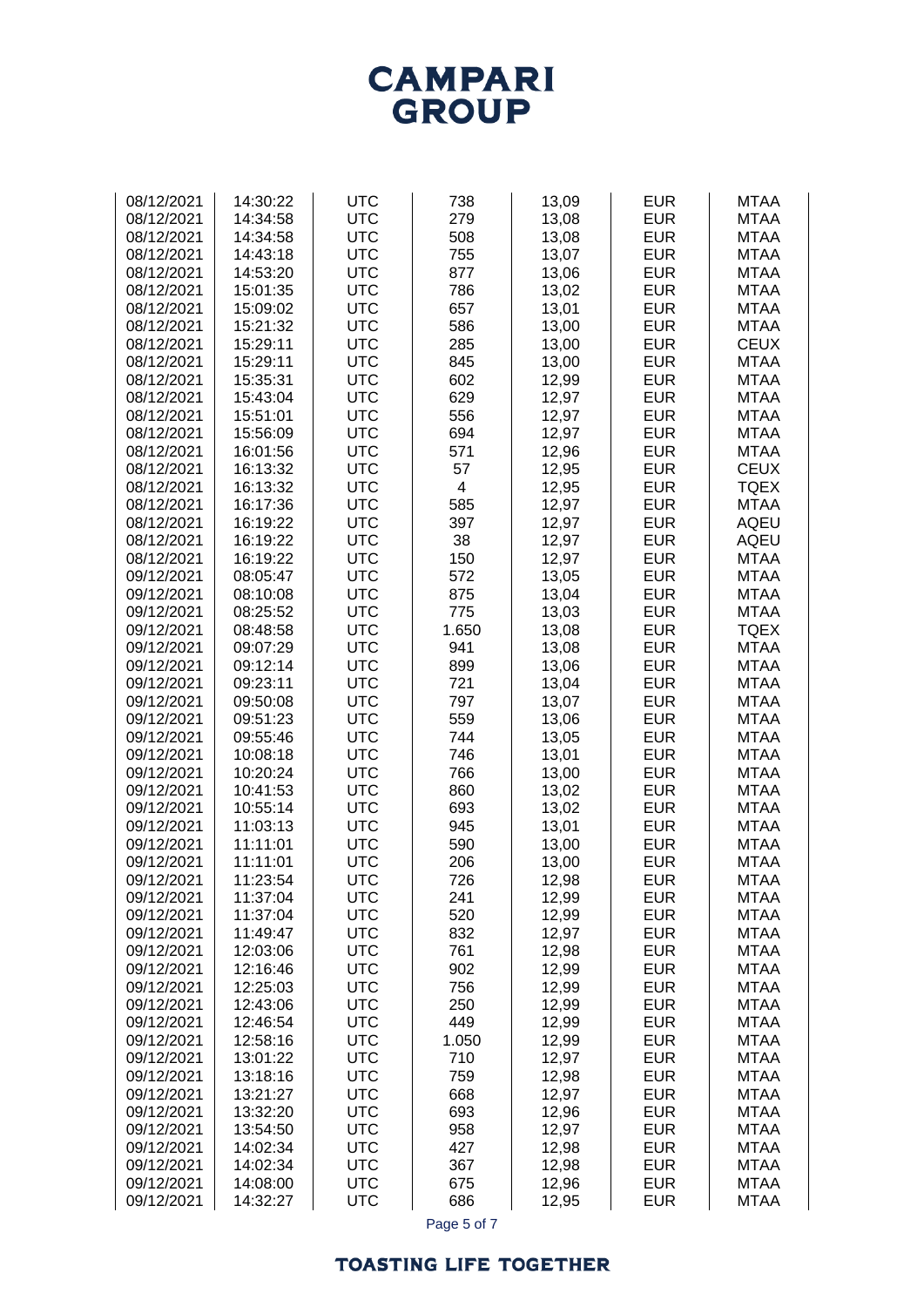#### **TOASTING LIFE TOGETHER**

| 09/12/2021 | 14:42:44 | <b>UTC</b> | 726         | 12,94 | <b>EUR</b> | <b>MTAA</b> |
|------------|----------|------------|-------------|-------|------------|-------------|
| 09/12/2021 | 14:47:11 | <b>UTC</b> | 552         | 12,94 | <b>EUR</b> | <b>MTAA</b> |
| 09/12/2021 | 14:47:11 | <b>UTC</b> | 129         | 12,94 | <b>EUR</b> | <b>MTAA</b> |
| 09/12/2021 | 15:02:23 | <b>UTC</b> | 707         | 12,94 | <b>EUR</b> | <b>MTAA</b> |
| 09/12/2021 | 15:06:04 | <b>UTC</b> | 657         | 12,95 | <b>EUR</b> | <b>MTAA</b> |
| 09/12/2021 | 15:16:33 | <b>UTC</b> | 588         | 12,94 | <b>EUR</b> | <b>MTAA</b> |
| 09/12/2021 | 15:16:33 | <b>UTC</b> | 99          | 12,94 | <b>EUR</b> | <b>MTAA</b> |
| 09/12/2021 | 15:37:58 | <b>UTC</b> | 713         | 12,92 | <b>EUR</b> | <b>MTAA</b> |
| 09/12/2021 | 15:53:12 | <b>UTC</b> | 519         | 12,95 | <b>EUR</b> | <b>AQEU</b> |
| 09/12/2021 | 15:53:12 | <b>UTC</b> | 688         | 12,95 | <b>EUR</b> | <b>AQEU</b> |
| 09/12/2021 | 15:53:12 | <b>UTC</b> | 222         | 12,95 | <b>EUR</b> | <b>AQEU</b> |
| 09/12/2021 | 15:53:12 | <b>UTC</b> | 127         | 12,95 | <b>EUR</b> | <b>CEUX</b> |
| 09/12/2021 | 15:53:12 | <b>UTC</b> | 9           | 12,95 | <b>EUR</b> | <b>TQEX</b> |
| 09/12/2021 | 15:53:12 | <b>UTC</b> | 150         | 12,95 | <b>EUR</b> | <b>TQEX</b> |
| 09/12/2021 | 15:53:12 | <b>UTC</b> | 152         | 12,95 | <b>EUR</b> | <b>TQEX</b> |
|            | 15:53:12 | <b>UTC</b> | 152         | 12,95 | <b>EUR</b> | <b>TQEX</b> |
| 09/12/2021 |          |            |             |       |            |             |
| 09/12/2021 | 16:04:46 | <b>UTC</b> | 618         | 12,94 | <b>EUR</b> | <b>MTAA</b> |
| 09/12/2021 | 16:12:30 | <b>UTC</b> | 263         | 12,96 | <b>EUR</b> | <b>MTAA</b> |
| 09/12/2021 | 16:14:52 | <b>UTC</b> | 31          | 12,96 | <b>EUR</b> | <b>AQEU</b> |
| 09/12/2021 | 16:16:42 | <b>UTC</b> | 221         | 12,96 | <b>EUR</b> | <b>AQEU</b> |
| 09/12/2021 | 16:16:42 | <b>UTC</b> | 240         | 12,96 | <b>EUR</b> | <b>AQEU</b> |
| 09/12/2021 | 16:16:42 | <b>UTC</b> | 52          | 12,96 | <b>EUR</b> | <b>AQEU</b> |
| 09/12/2021 | 16:16:42 | <b>UTC</b> | 110         | 12,96 | <b>EUR</b> | <b>AQEU</b> |
| 10/12/2021 | 08:03:45 | <b>UTC</b> | 592         | 12,97 | <b>EUR</b> | <b>MTAA</b> |
| 10/12/2021 | 08:08:37 | <b>UTC</b> | 729         | 12,92 | <b>EUR</b> | <b>MTAA</b> |
| 10/12/2021 | 08:13:54 | <b>UTC</b> | 959         | 12,90 | <b>EUR</b> | <b>MTAA</b> |
| 10/12/2021 | 08:13:54 | <b>UTC</b> | 22          | 12,90 | <b>EUR</b> | <b>MTAA</b> |
| 10/12/2021 | 08:22:23 | <b>UTC</b> | 680         | 12,94 | <b>EUR</b> | <b>MTAA</b> |
| 10/12/2021 | 08:27:16 | <b>UTC</b> | 831         | 12,93 | <b>EUR</b> | <b>MTAA</b> |
| 10/12/2021 | 08:33:08 | <b>UTC</b> | 890         | 12,94 | <b>EUR</b> | <b>MTAA</b> |
| 10/12/2021 | 08:43:43 | <b>UTC</b> | 855         | 12,93 | <b>EUR</b> | <b>MTAA</b> |
| 10/12/2021 | 08:57:07 | <b>UTC</b> | 799         | 12,93 | <b>EUR</b> | <b>MTAA</b> |
| 10/12/2021 | 09:05:58 | <b>UTC</b> | 673         | 12,94 | <b>EUR</b> | <b>MTAA</b> |
| 10/12/2021 | 09:24:31 | <b>UTC</b> | 959         | 12,93 | <b>EUR</b> | <b>MTAA</b> |
| 10/12/2021 | 09:38:15 | <b>UTC</b> | 1.029       | 12,96 | <b>EUR</b> | <b>MTAA</b> |
| 10/12/2021 | 09:39:49 | <b>UTC</b> | 210         | 12,96 | <b>EUR</b> | <b>MTAA</b> |
| 10/12/2021 | 09:56:48 | <b>UTC</b> | 1.001       | 12,99 | <b>EUR</b> | <b>MTAA</b> |
| 10/12/2021 | 10:02:11 | <b>UTC</b> | 737         | 12,99 | <b>EUR</b> | <b>MTAA</b> |
| 10/12/2021 | 10:22:56 | <b>UTC</b> | 926         | 12,99 | <b>EUR</b> | <b>MTAA</b> |
| 10/12/2021 | 10:35:22 | <b>UTC</b> | 1.164       | 12,98 | <b>EUR</b> | <b>MTAA</b> |
| 10/12/2021 | 10:50:27 | <b>UTC</b> | 798         | 13,02 | <b>EUR</b> | <b>MTAA</b> |
| 10/12/2021 | 11:00:53 | <b>UTC</b> | 128         | 13,02 | <b>EUR</b> | <b>MTAA</b> |
| 10/12/2021 | 11:00:53 | <b>UTC</b> | 674         | 13,02 | <b>EUR</b> | <b>MTAA</b> |
| 10/12/2021 | 11:21:08 | <b>UTC</b> | 792         | 13,00 | <b>EUR</b> | <b>MTAA</b> |
| 10/12/2021 | 11:42:01 | <b>UTC</b> | 962         | 13,01 | <b>EUR</b> | <b>MTAA</b> |
| 10/12/2021 | 11:55:20 | <b>UTC</b> | 753         | 13,01 | <b>EUR</b> | <b>MTAA</b> |
| 10/12/2021 | 12:36:41 | <b>UTC</b> | 302         | 13,02 | <b>EUR</b> | <b>CEUX</b> |
| 10/12/2021 | 12:36:41 | <b>UTC</b> | 300         | 13,02 | <b>EUR</b> | <b>CEUX</b> |
| 10/12/2021 | 12:36:41 | <b>UTC</b> | 200         | 13,02 | <b>EUR</b> | <b>CEUX</b> |
| 10/12/2021 | 12:36:41 | <b>UTC</b> | 1           | 13,02 | <b>EUR</b> | <b>CEUX</b> |
| 10/12/2021 | 12:36:41 | <b>UTC</b> | 173         | 13,02 | <b>EUR</b> | <b>CEUX</b> |
| 10/12/2021 | 12:36:41 | <b>UTC</b> | 118         | 13,02 | <b>EUR</b> | <b>CEUX</b> |
| 10/12/2021 | 12:36:42 | <b>UTC</b> | 348         | 13,02 | <b>EUR</b> | <b>MTAA</b> |
| 10/12/2021 | 12:36:42 | <b>UTC</b> | 64          | 13,02 | <b>EUR</b> | <b>MTAA</b> |
| 10/12/2021 | 12:36:42 | <b>UTC</b> | 151         | 13,02 | <b>EUR</b> | <b>MTAA</b> |
|            |          |            |             |       |            |             |
|            |          |            | Page 6 of 7 |       |            |             |



09/12/2021 | 14:32:27 | UTC | 83 | 12,95 | EUR | MTAA 09/12/2021 | 14:35:21 | UTC | 723 | 12,95 | EUR | MTAA